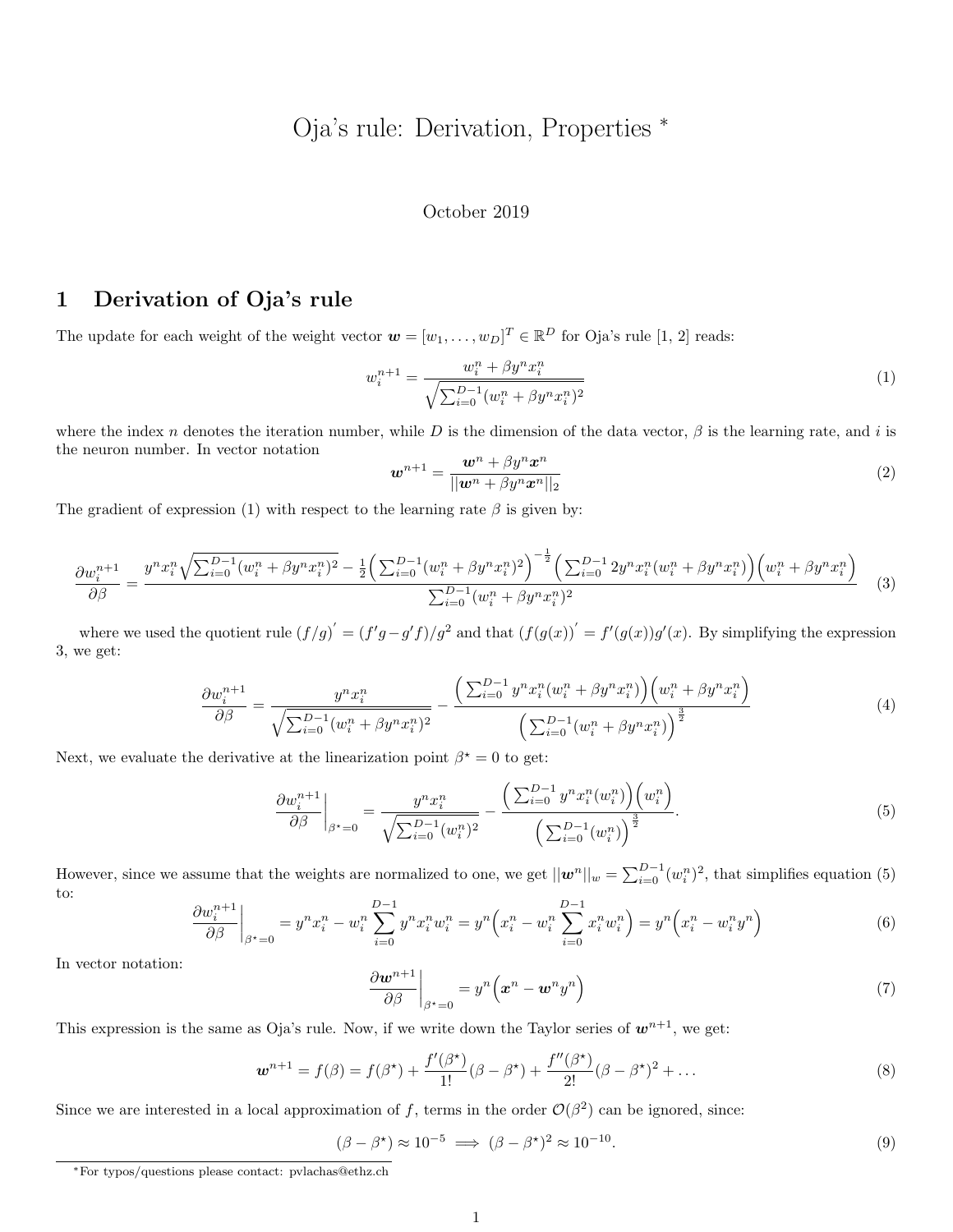As a consequence, we can write:

$$
\boldsymbol{w}^{n+1} = f(\beta^{\star}) + f'(\beta^{\star})\beta + \mathcal{O}(\beta^2)
$$
\n<sup>(10)</sup>

with  $\beta^* = 0$  and ignore the  $\mathcal{O}(\beta^2)$  terms. Since  $f(\beta^*) = \mathbf{w}^n$ , we get:

$$
\boldsymbol{w}^{n+1} \approx \boldsymbol{w}^n + \beta y^n \Big( \boldsymbol{x}^n - \boldsymbol{w}^n y^n \Big) \tag{11}
$$

deriving Oja's rule as a linearization of the normalized Hebb's rule around  $\beta^* = 0$ .

# 2 Proof of Oja's rule properties

In this section, we are going to prove some interesting properties of Oja's rule. Namely, if  $\lim_{n\to\infty} w = w^*$ :

- 1. If C is the covariance matrix of the data  $C = \mathbb{E}[xx^T]$ , with  $C \in \mathbb{R}^{D \times D}$ , it holds that  $w^*$  is an eigenvalue of C, i.e.  $C\mathbf{w}^* = \lambda^* \mathbf{w}^*$ . (this shows that  $\mathbf{w}^*$  is a PCA component).
- 2.  $|\mathbf{w}^{\star}|_2 = 1$
- 3.  $w^*$  is the principal component of the data, i.e.  $\lambda^* \geq \lambda_i$ ,  $\forall$  other PCA components *i*.
- 4.  $w^*$  maximizes the variance  $\mathbb{E}[y^2]$  at the output of the perceptron over all w with  $|w|_2 = 1$ .

# 3 Item 1: Eigenvector of  $C$  (PCA component of data)

We are going to prove these statements, one by one. Firstly, we need to show that  $|w^*|_2 = 1$ . Rewriting Oja's update rule (12), we have that:

$$
\boldsymbol{w}^{n+1} = \boldsymbol{w}^n + \beta y^n \left( \boldsymbol{x}^n - \boldsymbol{w}^n y^n \right) \tag{12}
$$

At equilibrium  $\mathbb{E}[\Delta w] = \mathbb{E}[w^{n+1} - w^n] = 0$  and  $\lim_{n \to \infty} w^n = w^*$ . As a consequence, we get:

$$
\mathbb{E}\Big[y^n\Big(\boldsymbol{x}^n - \boldsymbol{w}^{\star}y^n\Big)\Big] = 0 \implies \mathbb{E}\Big[y^n\boldsymbol{x}^n\Big] - \mathbb{E}\Big[\boldsymbol{w}^{\star}(y^n)^2\Big] = 0 \implies \mathbb{E}\Big[y^n\boldsymbol{x}^n\Big] - \boldsymbol{w}^{\star}\mathbb{E}\Big[(y^n)^2\Big] = 0. \tag{13}
$$

Note that:

$$
\mathbb{E}[y^n x_i^n] = \mathbb{E}\Big[\Big(\sum_j w_j^* x_j^n\Big) x_i^n\Big] = \sum_j w_j^* \underbrace{\mathbb{E}[x_j^n x_i^n]}_{C_{j,i}} \implies \mathbb{E}[y^n \mathbf{x}^n] = C \mathbf{w}^*.
$$
\n(14)

So equation (13) by plugging in the expression  $\mathbb{E}[y^n \, x^n] = C \mathbf{w}^*$  and denoting  $\mathbb{E}\left[(y^n)^2\right] = \sigma_y^2$  becomes:

$$
C\mathbf{w}^* - \mathbf{w}^*\sigma_y^2 = 0 \implies C\mathbf{w}^* = \sigma_y^2 \mathbf{w}^*,
$$
\n(15)

which proves item 1. Moreover, we have proven that the eigenvalue is equal to:

$$
\lambda^* = \sigma_y^2. \tag{16}
$$

### 4 Item 2: Norm

In order to prove that the norm of  $w^*$  is one, we first start by equation (15) and right-multiply with the vector  $w^{*T}$  to get:

$$
C\mathbf{w}^* = \sigma_y^2 \mathbf{w}^* \implies \mathbf{w}^{*T} C \mathbf{w}^* = \sigma_y^2 \mathbf{w}^{*T} \mathbf{w}^* \implies \mathbf{w}^{*T} C \mathbf{w}^* = \sigma_y^2 |\mathbf{w}^*|_2^2. \tag{17}
$$

However, by definition, we have that

$$
\sigma_y^2 = \mathbb{E}[(y^n)^2] = \mathbb{E}[(\boldsymbol{w}^{\star T}\boldsymbol{x})(\boldsymbol{w}^{\star T}\boldsymbol{x})^T] = \mathbb{E}[\boldsymbol{w}^{\star T}(\boldsymbol{x}\boldsymbol{x}^T)\boldsymbol{w}^{\star}] = \boldsymbol{w}^{\star T}\mathbb{E}[(\boldsymbol{x}\boldsymbol{x}^T)]\boldsymbol{w}^{\star} = \boldsymbol{w}^{\star T}C\boldsymbol{w}^{\star}.
$$
\n(18)

By plugging (17) in equation (18), we get:

$$
\sigma_y^2 = \boldsymbol{w}^{\star T} C \boldsymbol{w}^{\star} \stackrel{eq. \ (17)}{=} \sigma_y^2 |\boldsymbol{w}^{\star}|_2^2 \implies |\boldsymbol{w}^{\star}|_2^2 = 1,\tag{19}
$$

proving item 2.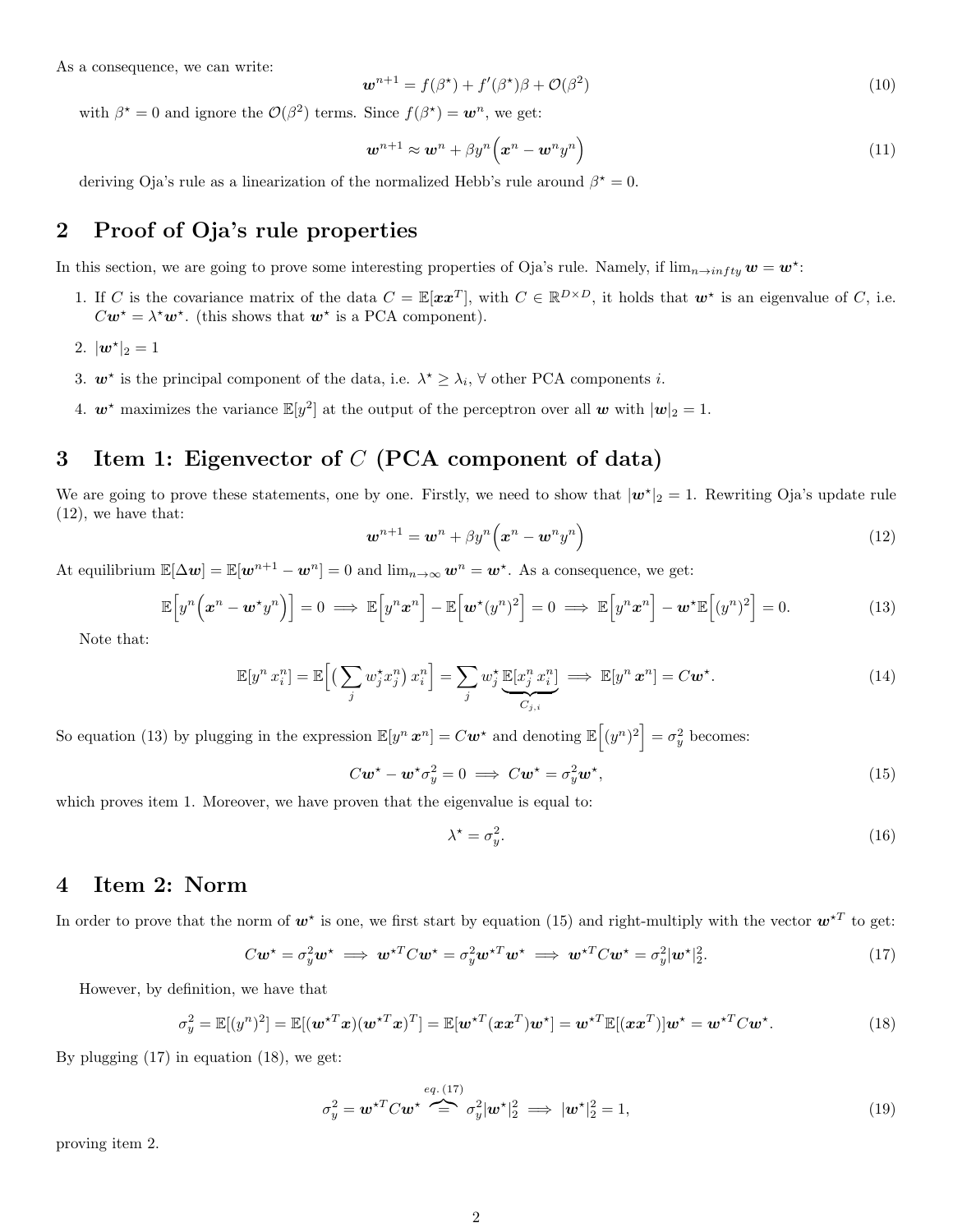### 5 Item 3: Principal Component

In order to prove that  $w^*$  is a principal component, we will perform a linear stability analysis around the convergence point  $w^*$ . We make the Ansatz

$$
\mathbf{w}^{\star n} = \mathbf{w}^{\star} + \boldsymbol{\epsilon}^n,\tag{20}
$$

where  $\epsilon^n$  is a small perturbation. This is expected to cause an update

$$
\boldsymbol{w}^{\star n+1} = \text{Oja}(\boldsymbol{w}^{\star n}) = \text{Oja}(\boldsymbol{w}^{\star}) + \boldsymbol{\epsilon}^{n+1},\tag{21}
$$

where  $Oja(\cdot)$  is the classical application of the  $Oja's$  rule (12). The question we ask is how will an initial perturbation propagate due to the update rule? In other words, how does  $\mathbb{E}[\delta \epsilon] = \mathbb{E}[\epsilon^{n+1} - \epsilon^n]$  look like?

The expected update of Oja's rule around  $w$  reads:

$$
\mathbb{E}[\Delta \mathbf{w}] = \beta \mathbb{E}[y\mathbf{x} - y^2 \mathbf{w}] = \beta \left( C\mathbf{w} - \underbrace{(\mathbf{w}^T C \mathbf{w})}_{\sigma_y^2 = \mathbb{E}[y^2]} \mathbf{w} \right),\tag{22}
$$

where we used previous results, from equations (14) and equation (18). Now, let's plug  $w = w^* + \epsilon$  in the update rule. As we are simmply fing the expression, we are ignoring  $\mathcal{O}(\epsilon^2)$  terms:

$$
\frac{\mathbb{E}[\Delta(\boldsymbol{w}^{\star}+\boldsymbol{\epsilon}^n)]}{\beta} = C(\boldsymbol{w}^{\star}+\boldsymbol{\epsilon}^n) - ((\boldsymbol{w}^{\star}+\boldsymbol{\epsilon}^n)^T C(\boldsymbol{w}^{\star}+\boldsymbol{\epsilon}^n))(\boldsymbol{w}^{\star}+\boldsymbol{\epsilon}^n) =
$$
\n(23)

$$
= C\mathbf{w}^* + C\boldsymbol{\epsilon}^n - (\mathbf{w}^{*T}C\mathbf{w}^*)\mathbf{w}^* - 2(\boldsymbol{\epsilon}^{nT}C\mathbf{w}^*)\mathbf{w}^* \underbrace{-(\boldsymbol{\epsilon}^{nT}C\boldsymbol{\epsilon}^n)\mathbf{w}^*}_{\mathcal{O}(\boldsymbol{\epsilon}^2)\approx 0} - (\mathbf{w}^{*T}C\mathbf{w}^*)\boldsymbol{\epsilon}^n - \underbrace{2(\boldsymbol{\epsilon}^{nT}C\mathbf{w}^*)\boldsymbol{\epsilon}^n}_{\mathcal{O}(\boldsymbol{\epsilon}^2)\approx 0} - \underbrace{(\boldsymbol{\epsilon}^{nT}C\boldsymbol{\epsilon}^n)\boldsymbol{\epsilon}^n}_{\mathcal{O}(\boldsymbol{\epsilon}^3)\approx 0}.
$$
 (24)

Now, taking into account expression (24) and separating the terms that depend on  $\epsilon$  from those that do not, we get:

$$
\frac{\mathbb{E}[\Delta(\boldsymbol{w}^{\star}+\boldsymbol{\epsilon}^{n})]}{\beta}=\underbrace{C\boldsymbol{w}^{\star}-(\boldsymbol{w}^{\star T}C\boldsymbol{w}^{\star})\boldsymbol{w}^{\star}}_{\text{Oja}(\boldsymbol{w}^{\star})/\beta}+\underbrace{C\boldsymbol{\epsilon}^{n}-2(\boldsymbol{\epsilon}^{nT}C\boldsymbol{w}^{\star})\boldsymbol{w}^{\star}-(\boldsymbol{w}^{\star T}C\boldsymbol{w}^{\star})\boldsymbol{\epsilon}^{n}}_{\boldsymbol{\epsilon}^{n+1}/\beta}.
$$
\n(25)

We are interested in the error term  $\epsilon^{n+1}$  that shows how an initial perturbation to  $w^*$  evolves. By rewriting the error and simplifying, we get:

$$
\epsilon^{n+1}/\beta = C\epsilon^n - 2(\epsilon^{nT}C\mathbf{w}^*)\mathbf{w}^* - (\mathbf{w}^{*T}C\mathbf{w}^*)\epsilon^n = C\epsilon^n - 2\lambda^*(\epsilon^{nT}\mathbf{w}^*)\mathbf{w}^* - \lambda^*(\mathbf{w}^{*T}\mathbf{w}^*)\epsilon^n \implies (26)
$$

$$
\epsilon^{n+1}/\beta = C\epsilon^n - 2\lambda^*(\epsilon^{nT}w^*)w^* - \lambda^*\epsilon^n \tag{27}
$$

where we used the fact that  $w^*$  is an eigenvector with eigenvalue  $\lambda^*$ . Now let's say  $w^*$  is the eigenvector  $v^*$ . We need to proove that  $v^* = v_1$ . Equation (27) becomes:

$$
\epsilon^{n+1}/\beta = C\epsilon^n - 2\lambda^* \underbrace{(\epsilon^{nT} v^*)}_{\in \mathbb{R}} v^* - \lambda^* \epsilon^n.
$$
\n(28)

If we left multiply with any other eigenvector  $\mathbf{v}_j^T$  with  $C\mathbf{v}_j = \lambda_j \mathbf{v}_j$  and  $\lambda_j \neq \lambda^*$ , we get:

$$
\frac{\boldsymbol{v}_j^T \boldsymbol{\epsilon}^{n+1}}{\beta} = \boldsymbol{v}_j^T C \boldsymbol{\epsilon}^n - 2\lambda^* \underbrace{(\boldsymbol{\epsilon}^{nT} \boldsymbol{v}^*)}_{\in \mathbb{R}} \underbrace{\boldsymbol{v}_j^T \boldsymbol{v}^*}_{=0} - \lambda^* \boldsymbol{v}_j^T \boldsymbol{\epsilon}^n,
$$
\n(29)

where  $v_j^T v^* = 0$  due to orthogonality of the eigenvectors. Further, we know that

$$
C\mathbf{v}_j = \lambda_j \mathbf{v}_j \implies (C\mathbf{v}_j)^T = \lambda_j \mathbf{v}_j^T \implies \mathbf{v}_j^T C^T = \lambda_j \mathbf{v}_j^T \implies \mathbf{v}_j^T C = \lambda_j \mathbf{v}_j^T
$$
\n(30)

where we used that  $C$  is a symmetric real matrix (covariance matrix of independent variables). Then equation  $(29)$  becomes:

$$
\frac{\boldsymbol{v}_j^T \boldsymbol{\epsilon}^{n+1}}{\beta} = \lambda_j \boldsymbol{v}_j^T \boldsymbol{\epsilon}^n - \lambda^* \boldsymbol{v}_j^T \boldsymbol{\epsilon}^n = \left(\lambda_j - \lambda^* \right) \boldsymbol{v}_j^T \boldsymbol{\epsilon}^n. \tag{31}
$$

Expression (31) shows that convergence to  $w^*$  can only be stable if  $\lambda_j - \lambda^* < 0$ , so that the expected increase towards any other principal direction  $v_j$  is suppressed as  $\frac{v_j^T \epsilon^{n+1}}{\beta} < 0$ . If there is a principal component with  $\lambda_j > \lambda^*$ , then  $\frac{v_j^T \epsilon^{n+1}}{\beta} > 0$ will be positive and  $w^*$  is not a stable convergence point of Oja's rule, and the updates will diverge towards the principal component. This shows that if Oja's rule converges,  $w^* = v_1$  is the principal component, with  $\lambda^* > \lambda_j$ . Cases where the geometric multiplicity of the principal eigenvalue/eigenvector is greater than one (e.g.  $\lambda_1 = \lambda_2$ ) are not considered in this analysis.